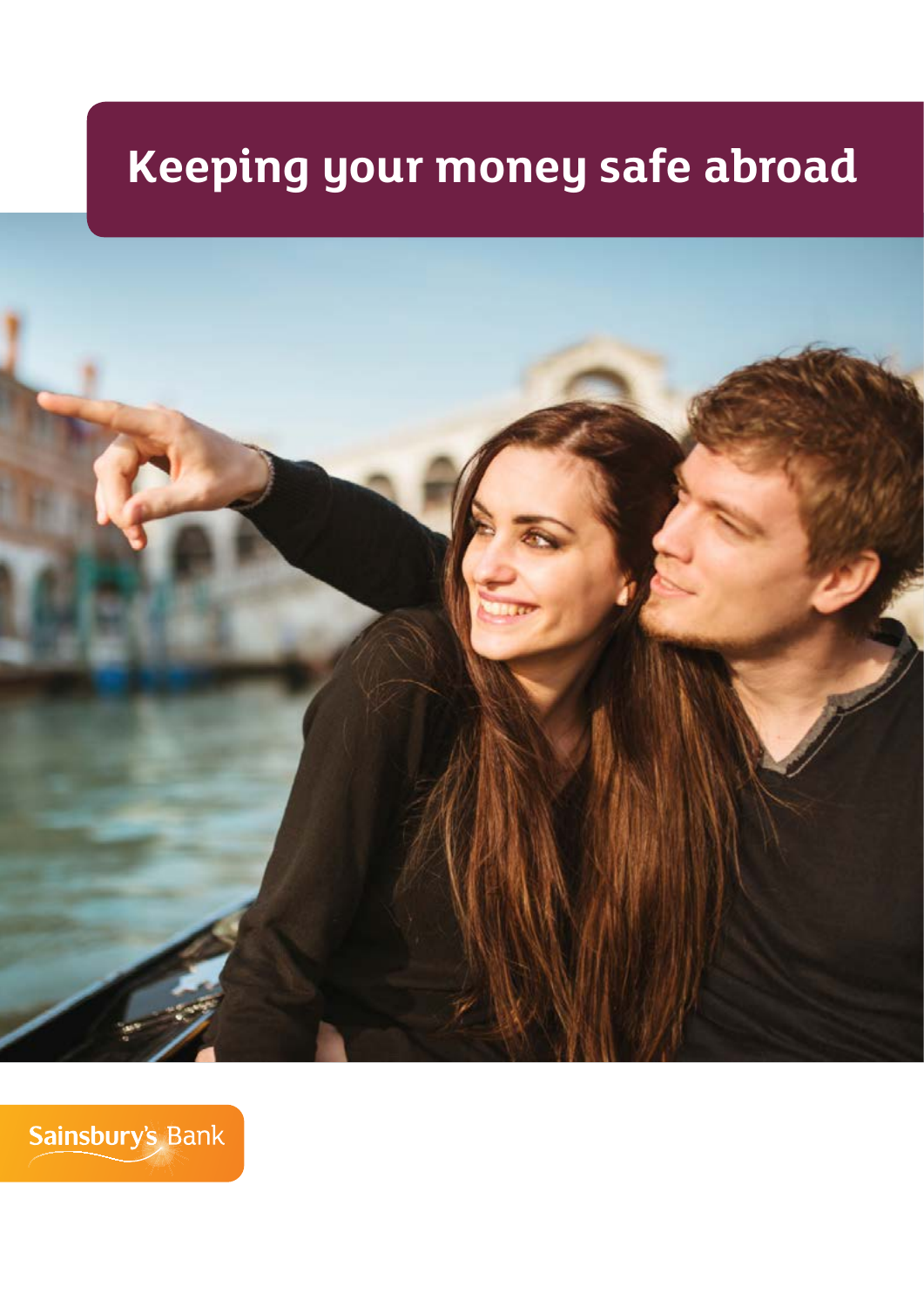## **Keeping your money safe abroad**

Looking after your possessions when you're travelling takes a little bit of planning. Being prepared and deciding if you're going to use cash, prepaid currency cards, debit or credit cards is a good place to start.



## **Contents**

Click on a title below to jump straight to that section.

**[Ways to spend abroad](#page-2-0)**

**[Using your card abroad](#page-4-0)**

**[Avoiding theft while travelling](#page-7-0)**

**[In case of theft or loss](#page-8-0)**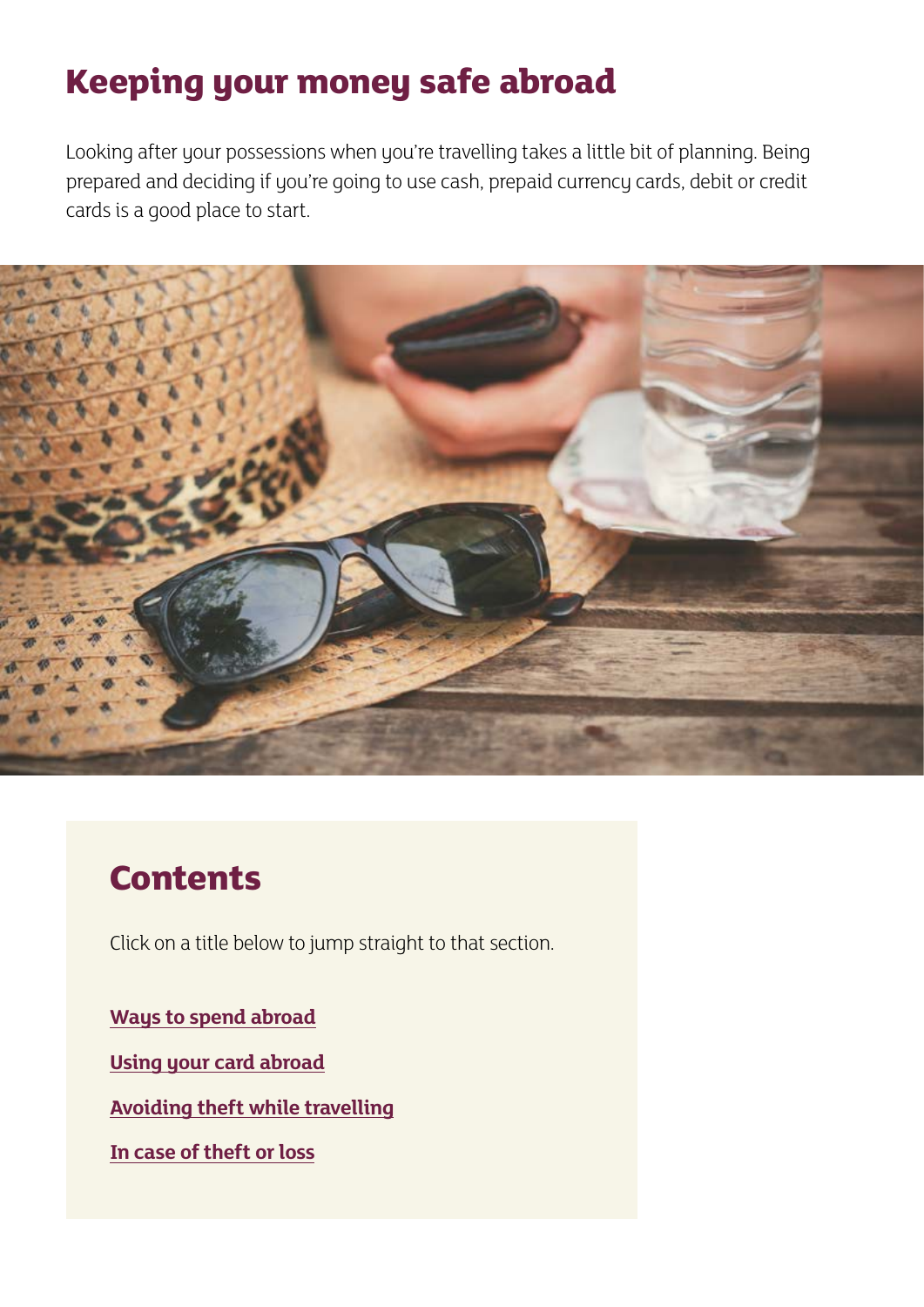## <span id="page-2-0"></span>**Ways to spend abroad**

### Cash

Whatever your destination, it's useful to carry some of the local currency. Smaller denominations can be safer – they're more discreet and less likely to attract unwanted attention.

Dividing money into small amounts and keeping these in different places may prevent you from losing large sums of currency.

There are items that can help you keep your money safe while travelling, such as money belts, neck pouches and slash-proof, anti-theft bags. For larger amounts of cash and items such as passports or travel documents, use the safe provided at your accommodation.

If you're unsure what currency you need at your destination, [this table of foreign currencies](http://www.sainsburysbank.co.uk/travel/foreign-currencies.shtml) might help. Rather than exchanging money or buying foreign currency at the airport or abroad, planning in advance will allow you to find better rates. Be sure to use a registered trader, such as a bank or exchange bureau.

### Prepaid currency cards

Before you travel, you can load a currency card with a certain amount of local currency. This will enable you to make ATM withdrawals when on holiday – but keep in mind that some card issuers may charge a small fee for this.

You can also use a currency card like a debit card, to pay for purchases wherever you see the Mastercard or Visa logo. When your card starts to run low on funds you can reload it, using telephone or online banking.

### Debit cards

Your debit card can be used abroad to withdraw cash from foreign ATMs in the local currency, and to make purchases.

A non-sterling cash fee may apply each time you use your debit card, although machines within your own bank's global network may not charge you. You could also be charged a nonsterling transaction fee every time you make a purchase, or if a refund is applied.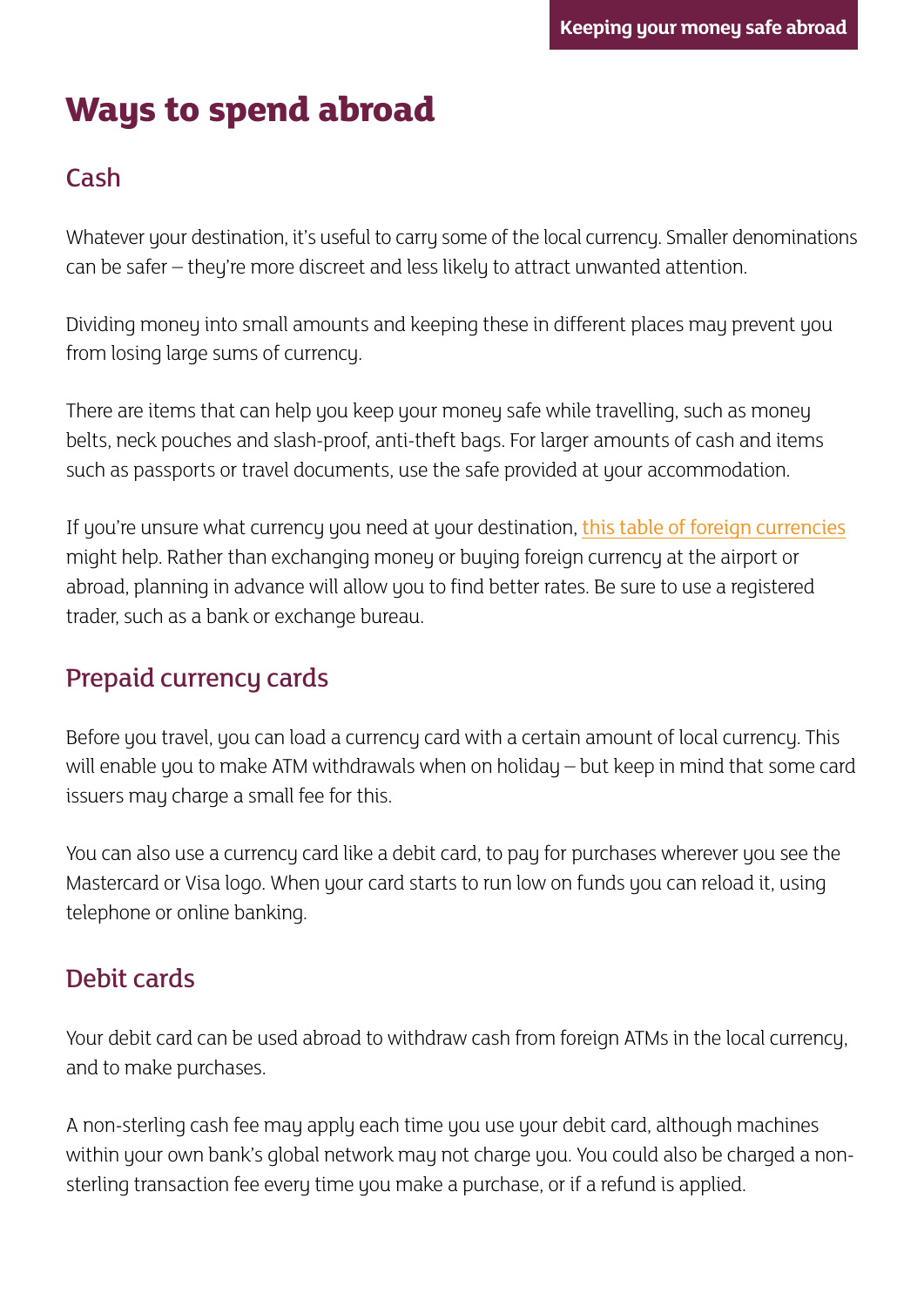### Credit cards

As you don't need to have the money upfront to pay for purchases made with a credit card, it can help to manage the cost of large, unexpected or emergency purchases.

Under [Section 75 of the Consumer Credit Act](http://www.legislation.gov.uk/ukpga/1974/39/section/75), you are protected for credit card purchases where a single item or service costs between £100 and £30,000, even when you use your card in a transaction with an overseas company.

If a flight you booked is disrupted, you may have some security if you bought your tickets using a credit card. Note that the rules around what constitutes a 'single item or service' can be confusing when it comes to flights. If you buy a return airline ticket for £100, you will be protected – but if you buy two single flights that each cost £50, you won't be covered by Section 75 (even if you buy them together).

Card issuers that operate ['chargeback schemes'](http://www.sainsburysbank.co.uk/library/default/resources/credit-cards/credit-cards-explained.pdf) may offer extra protection, so it's useful to keep this in mind when shopping around for credit cards.

You may also be able to withdraw cash at an ATM using your credit card. This could be useful as a last resort if you run out of money and you need some local currency fast. Bear in mind that this may incur interest charges.

### Pre-authorised bookings

When making a reservation – for example, for a hotel or holiday let – a credit or debit card may be 'pre-authorised' for the full amount of the booking. This is a check to make sure that the card you are using is valid and has not been reported as lost or stolen. The actual payment might not be applied to your card until a later date.

### Before you go

To prevent genuine transactions from being stopped, it's a good idea to let your provider know in advance if you plan to use your card abroad, or if you expect to make an unusually large purchase. Make sure your card provider has up-to-date contact details for you.

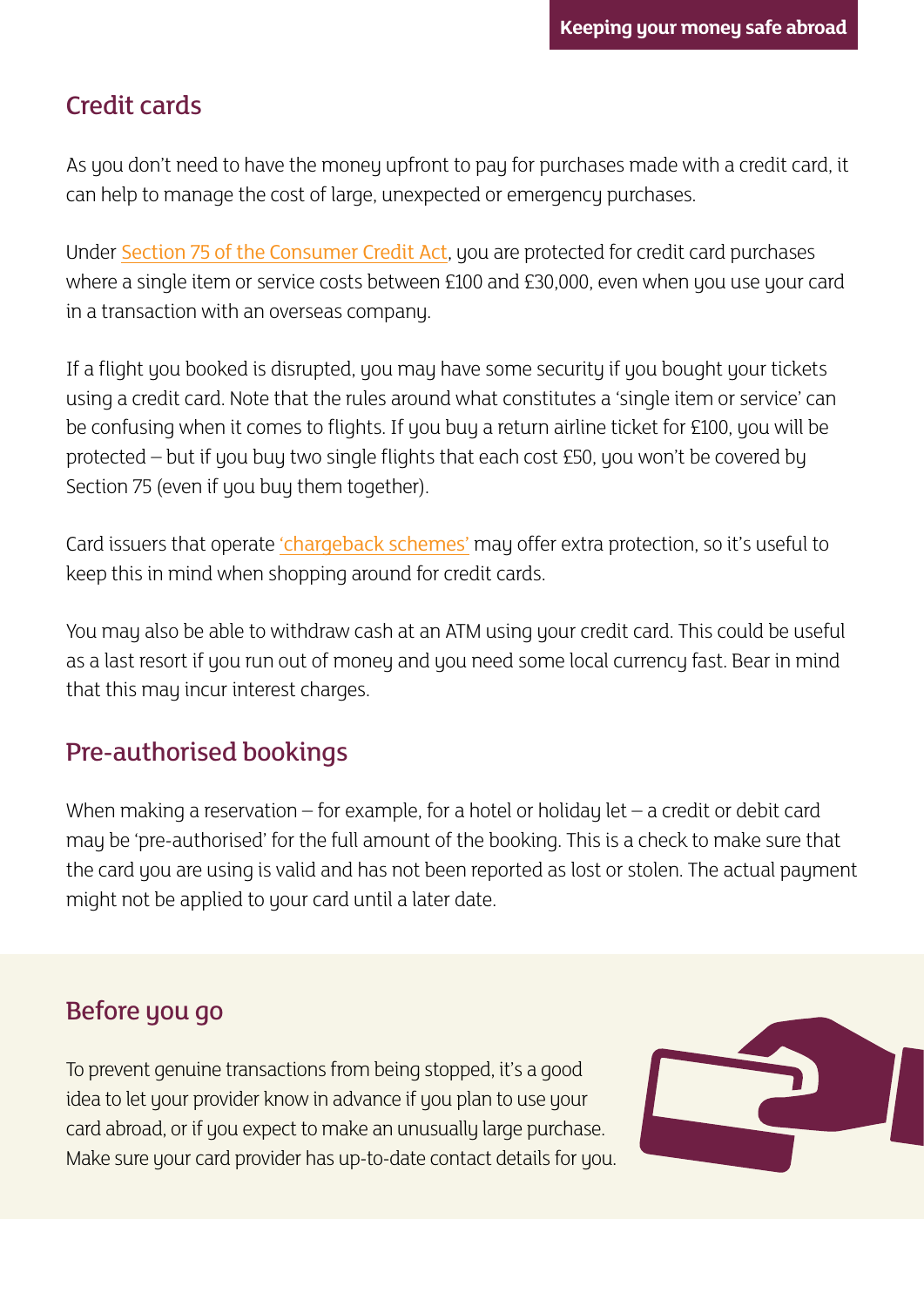## <span id="page-4-0"></span>**Using your card abroad**

### Keep your card and details safe

Keeping your card safe can help protect you from liability if your card is used fraudulently.

- Never write down or tell anyone your PIN
- Make sure you get the receipt whenever you pay by card, and dispose of it carefully
- Bring a note of relevant overseas helpline numbers when you go away
- Tell your provider immediately if your card is lost, stolen or used fraudulently

### Using contactless cards

Wherever a foreign retailer accepts EMV-based contactless technology, you can make purchases using contactless payments, just like in the UK. EMV stands for Europay, MasterCard and VISA and sets out the global standard for credit and debit card payments.

If you don't see the contactless symbol in a store that accepts cards, you may still be able to make payments using the normal chip and PIN or swipe and sign methods.

Just like in the UK, it's important to exercise caution when using contactless technology to shop abroad:

- Always keep your card in a wallet
- Only use one card when paying and keep other cards away from the terminal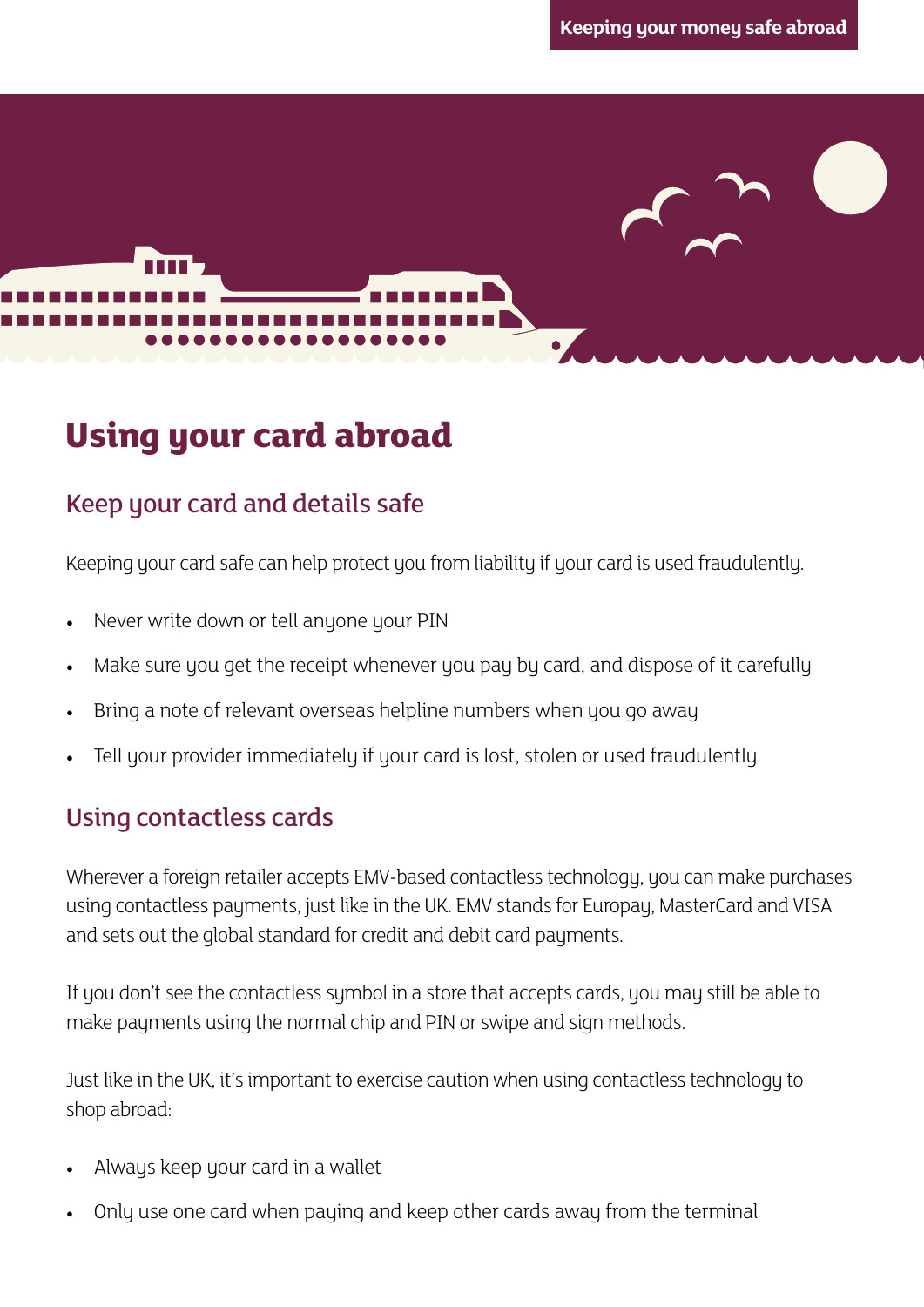### Use your card wisely

It's important to be cautious and ensure you are banking or [shopping online safely](http://www.sainsburysbank.co.uk/money-matters/shopping-safely-online.shtml), especially when using public wi-fi networks. Even transactions made using your own laptop or mobile device may not be entirely safe as cyber criminals could try to intercept payment details or personal information.

Make sure no-one can see the PIN you enter at an ATM or point of sale terminal.

### Protect yourself against fraud

If you use your card to withdraw cash from an ATM, purchase tickets from a vending machine, or swipe it at a petrol station, you may be at risk of 'skimming' – a common type of counterfeit fraud. Skimming occurs when your card's magnetic stripe data is copied, using a device that is fitted to a cash machine or PIN pad.

- Avoid using cash points that appear to have been tampered with
- Always shield your pin
- If your card is retained, do not enter your PIN again; call your provider immediately to cancel the card, without leaving the ATM
- Do not let your card out of your sight. When paying a restaurant or bar bill, waiting staff should bring the card reader to you

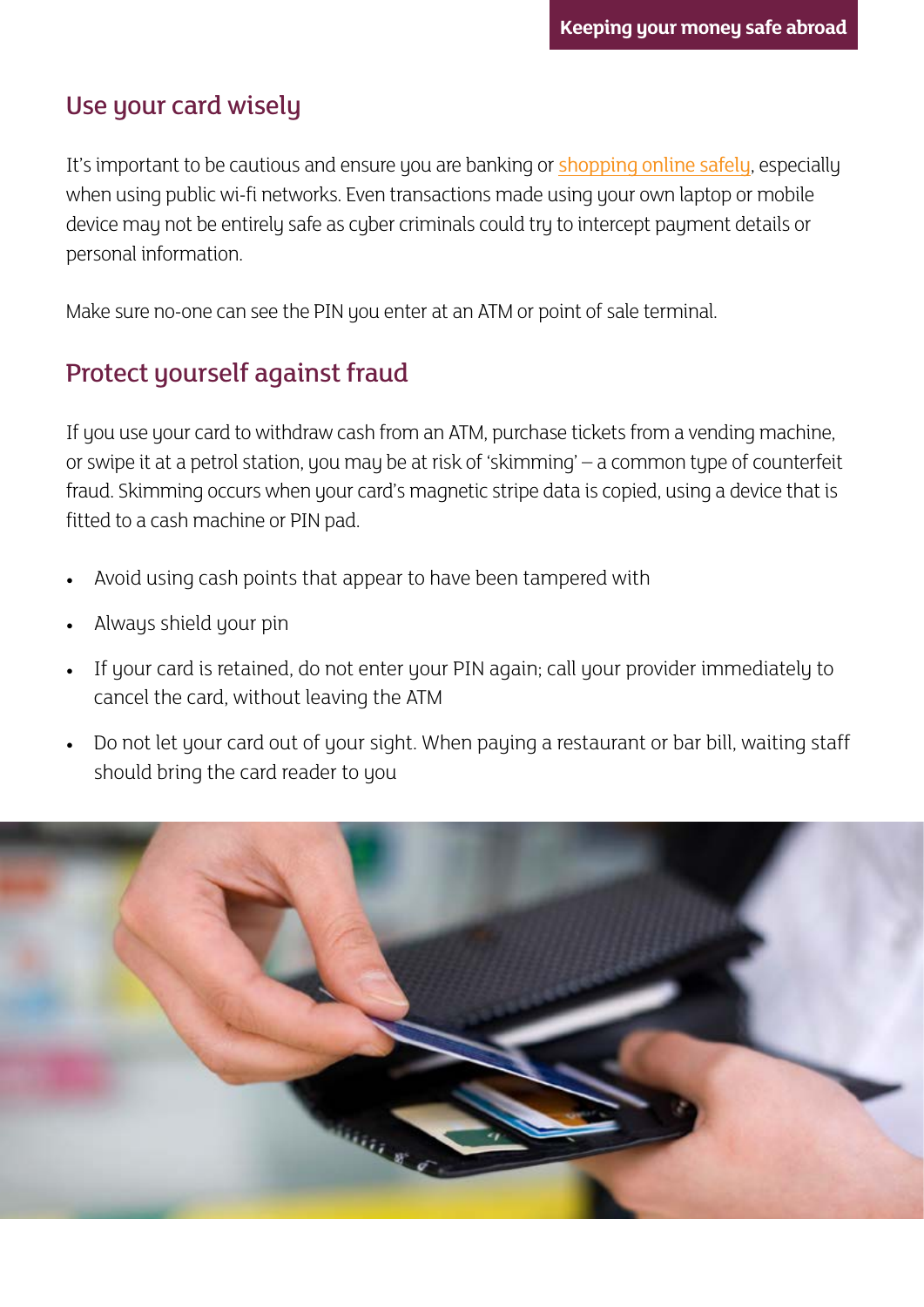### Fees and charges

Check the small print to understand the fees and penalties that apply when using your card(s) abroad. Exchange rates are often a reason for applying charges.

If you use a credit card outside the UK, for example, you may incur overseas spending charges for each transaction.

Card issuer charges that may apply when using cards abroad:

#### Prepaid currency card

- Load / reload fee
- Non-sterling cash fee (i.e. withdrawal)

#### Debit card

- Non-sterling cash fee (i.e. withdrawal)
- Non-sterling transaction fee (cash or purchase)
- Non-sterling purchase fee (i.e. in a store)
- 'Load' added to exchange rate

#### Credit card

- Non-sterling cash fee (i.e. withdrawal)
- Non-sterling transaction fee (cash or purchase)
- 'Load' added to exchange rate
- Unexpected interest on cash advances

It's also worth remembering that there may be a fee if you exchange currency while abroad. This could be because of commissions or exchange rates.

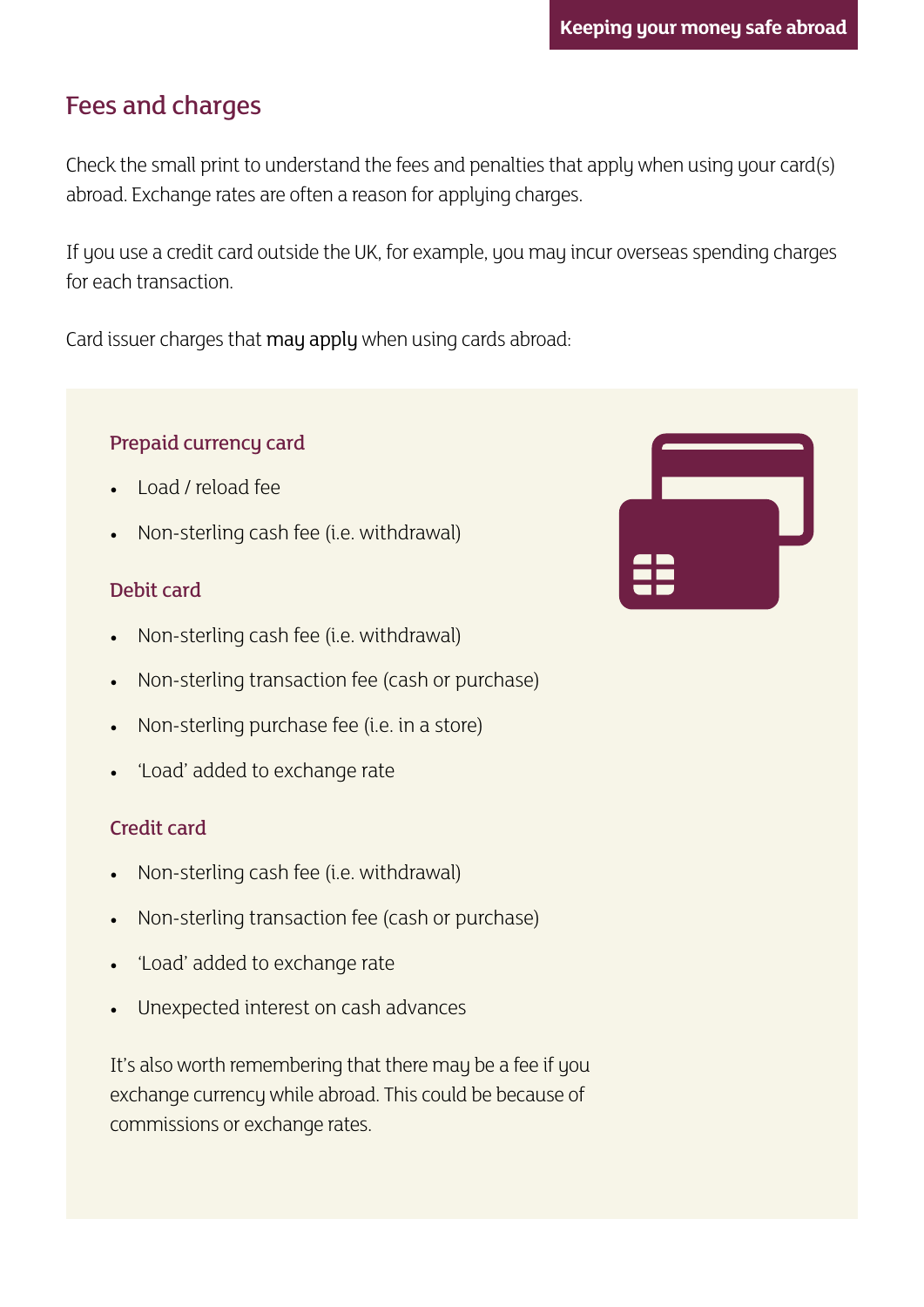## <span id="page-7-0"></span>**Avoiding theft while travelling**

### Keep all personal belongings safe

Holidays should be about relaxing and having fun, but it's still important to keep your valuables safe at all times. If you have access to a room safe, it's best to use it for storing passports, currency, cards and any other important belongings.

### Tips for avoiding pickpockets

Purse-snatching and pickpocketing tend to be more common in places where tourists gather. Try to stay aware of your belongings, especially in areas where you are most vulnerable, such as busy tourist attractions. Consider the following:

- Stay vigilant in crowds and steer clear of commotions
- Leave your valuables in your hotel room
- Wear a money belt
- Place an elastic band around your wallet to prevent it from sliding out of your pocket smoothly
- Carry a dummy wallet in your back pocket
- Carry your bag or purse in front of you
- Secure your bag

### Tourist scams

Before you set off, research your destination to check whether it's known for any particular scams. Local embassy websites as well as travel forums can be useful sources of information. Some common scams to watch out for include:

- Locals offering flowers or friendship bracelets, then demanding payment
- Locals offering to take a picture, then asking for payment or worse; running off with your camera
- Taxi drivers deliberately taking longer routes than necessary
- Cashiers pretending to be on the phone, while taking a photo of your bank card
- Someone "accidentally" spilling something on your jacket and offering to help clean it in order to go through your pockets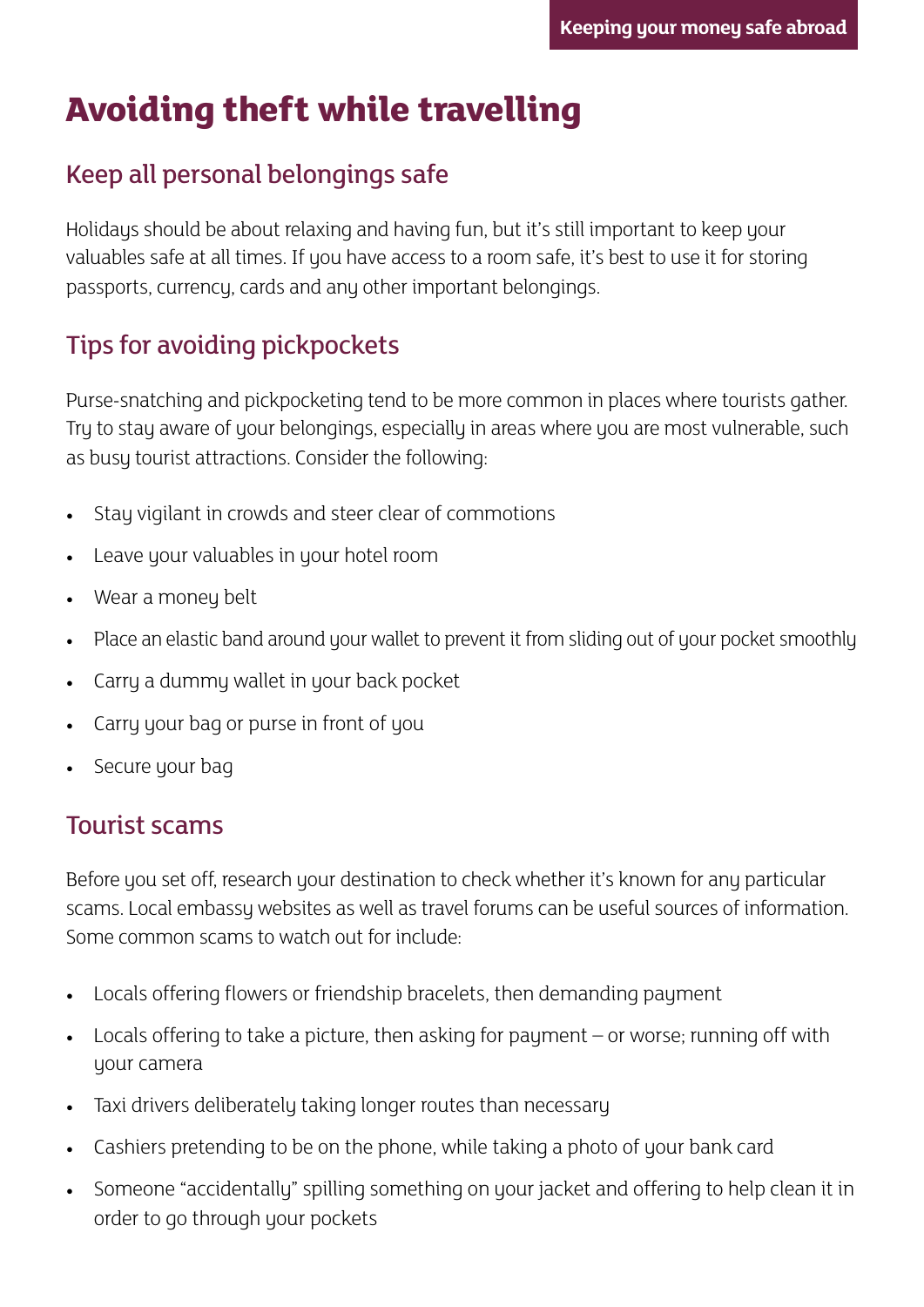### <span id="page-8-0"></span>**In case of theft or loss**



#### How to report a loss

If your passport, money, cards or any other belongings are lost or stolen on holiday:

- Report the loss to the local police straightaway
- Tell your card provider(s) immediately
- Ask for a written police report; it's likely you will need it to make a travel insurance claim
- If [your passport is lost or stolen](http://www.sainsburysbank.co.uk/travel/losing-documents-abroad.shtml), contact your embassy or consulate as soon as possible
- They'll be able to arrange replacement passports or emergency travel documents for you

Notifying your card provider is especially important in the case of credit cards. Failure to report the loss immediately may leave you liable for at least the first £50 of any fraudulent transactions.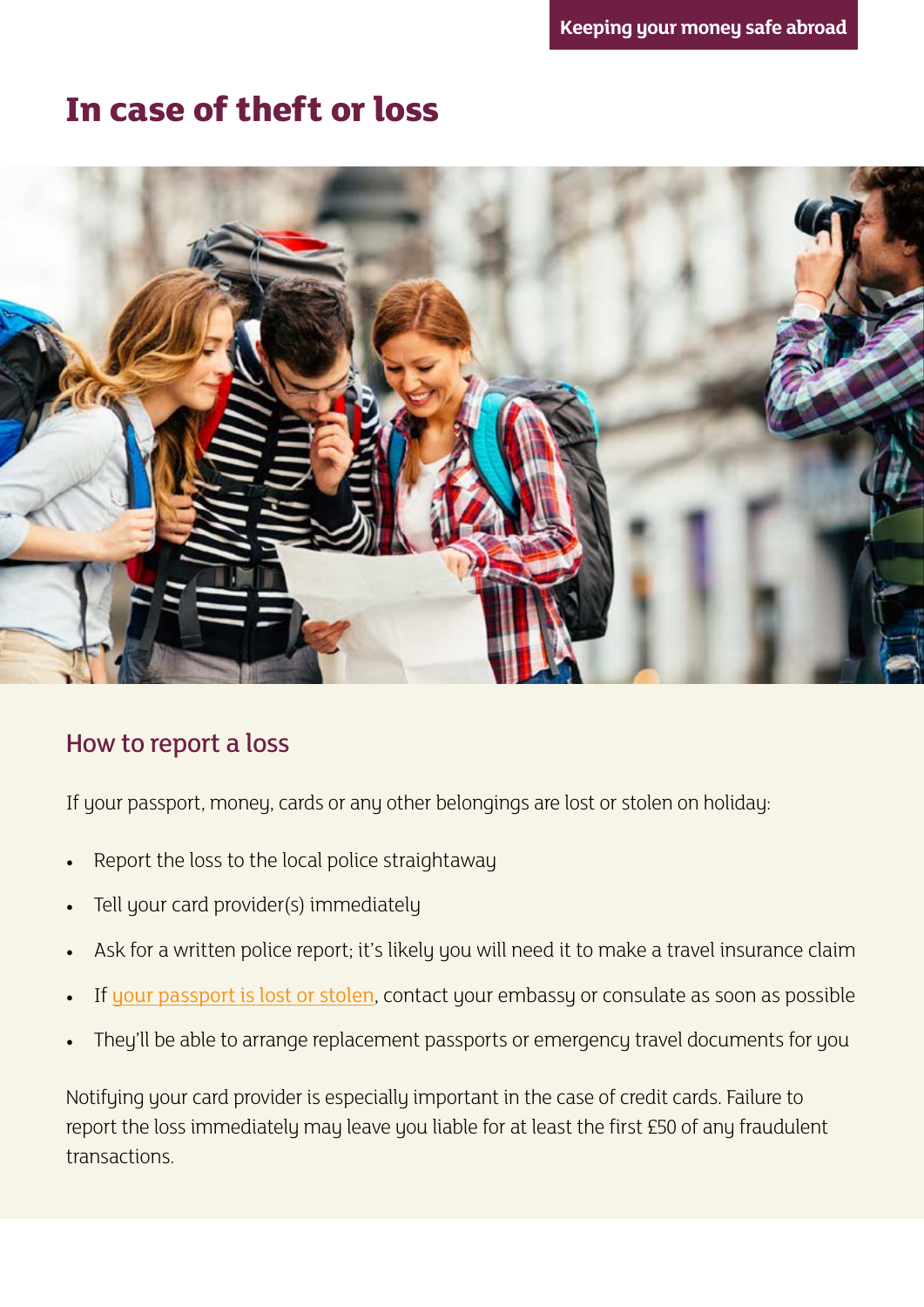### Getting a replacement

Reporting the loss of a prepaid currency card immediately may mean that you can get a replacement with the full amount of any unused funds loaded on it.

- Once notified, your provider will block the card and either:
	- send out a replacement card
	- provide you with an emergency cash replacement
- Note that a courier fee may apply

For credit and debit cards:

- Once notified, your card provider will cancel your card and send you a replacement
- This will usually be sent within 24 hours, but sometimes it can take three days or longer
- The replacement card(s) will be sent to your home address, not your location abroad

#### Insurance cover

Depending on the level of policy you choose, you could be covered for the loss or theft of a certain amount of cash. How much money you can claim for (if any) may depend on your age (under or over 18) and on the terms of your travel insurance policy.

### Making a claim for losses

Contact your travel insurer as soon as possible to make a claim. You will need to give your insurer all of the details of the loss or theft – often including a written police report.

Bear in mind that your insurer will expect you to protect your money and personal belongings at all times. If you try to make a claim without having taken proper care to ensure the safety of your valuables, you may be unsuccessful.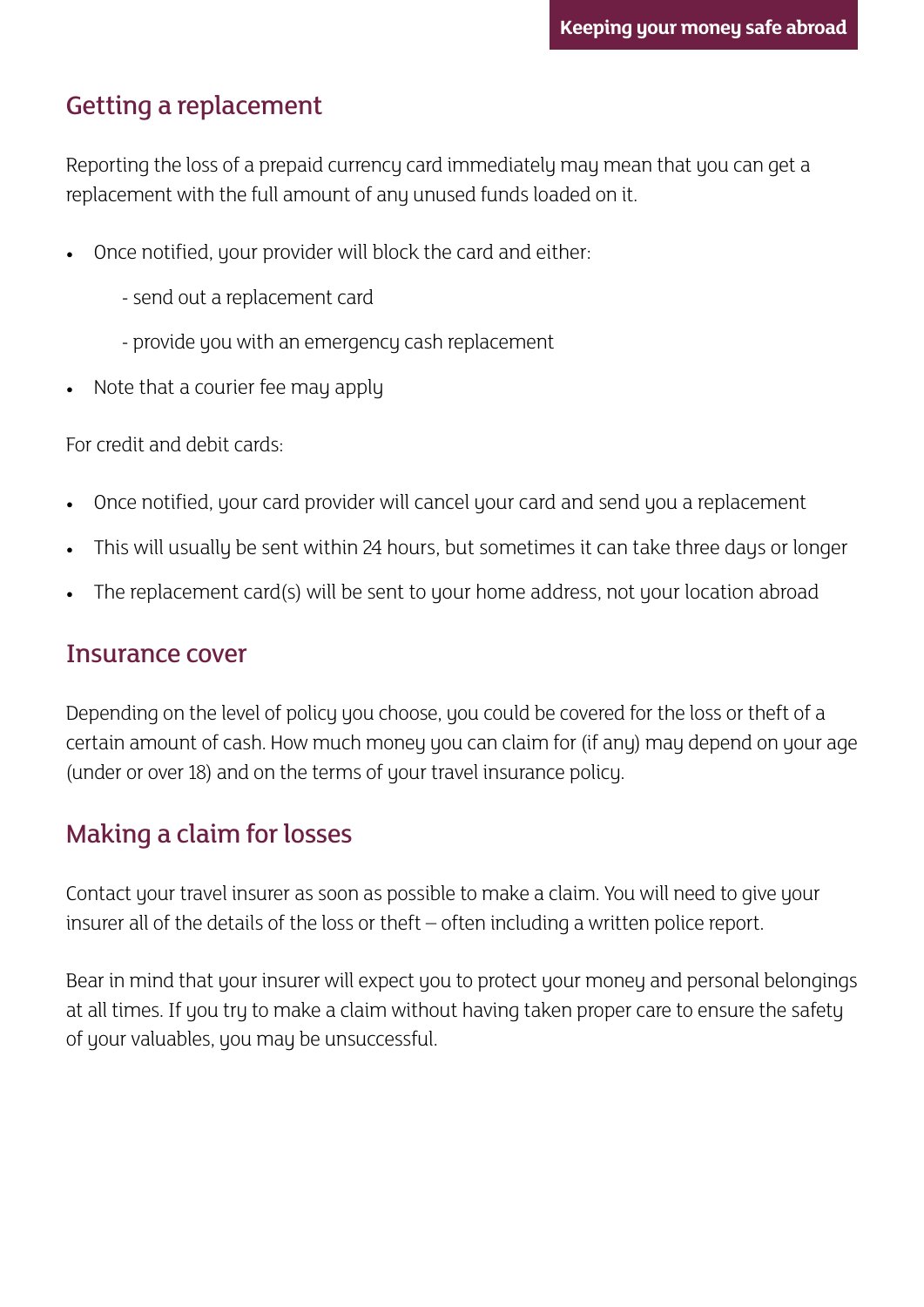

## **Holiday checklist**

How to have a stress-free holiday:

- Only carry small amounts of currency
- Consider using a money belt or neck wallet
- Tell your card provider you're going overseas
- Check that your card provider has up-to-date contact details for you
- Enjoy the protection you get by using a credit card
- Research travel insurance cover options before you go on holiday
- Keep card helpline numbers handy
- Photocopy your passport and driving licence
- Take a photo of your belongings before you travel in case you need to make a claim
- Use your hotel safe to store valuables